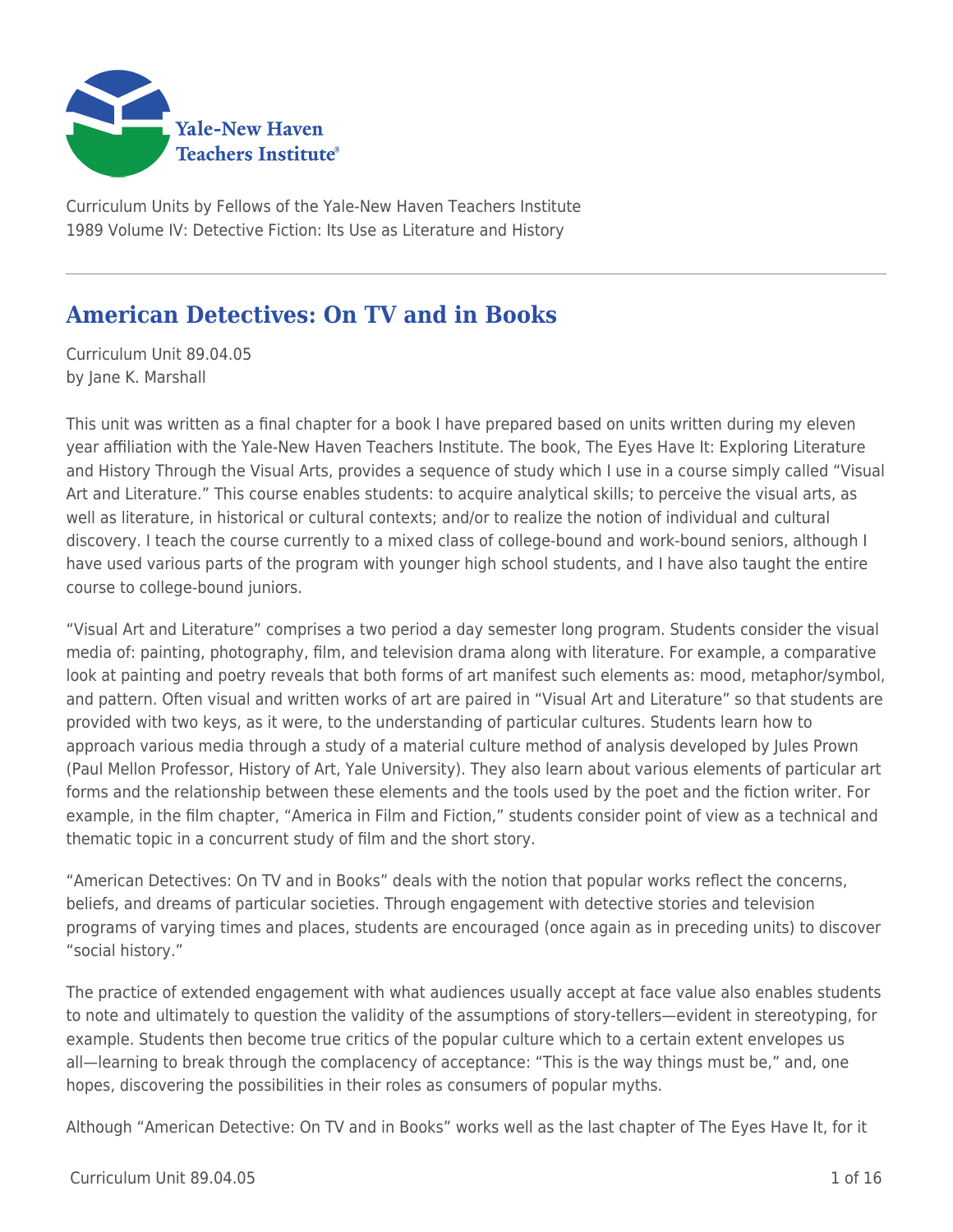follows cultural discoveries made through studies of painting, photography, and film, I believe that it could be taught fruitfully as a single unit. "American Detectives" in essence deals with the inherent problems associated with the use of video material in the classroom. Who among us has not been disappointed with the results of the "film version" activity (following the reading of a novel)?

Such a concluding activity seems appropriate, yet though the students are encouraged to weigh the merits of the books and films respectively, all too often the resultant discussions are desultory and forced. Experience tells me that only the most sophisticated of high school classes will view film versions seriously and critically.

I suspect that students often see the film version activity as a reward for reading accomplished or as a break from the rigors of English class. This reaction is exactly antithetical to the original purpose, for the message as received by students, though not the intended message, to be sure, undermines both the entertainment value of reading and the seriousness of film study. In other words, with the concluding film version activity, old prejudices may well be reinforced; i.e., "reading is work, film-viewing is fun." Certainly reading detective fiction need not be regarded as a chore, and students can be taught to view films/TV critically. Clearly, some experimentation is in order.

Given the difficulties of teaching film versions mentioned above, one might question the notion of using such video material at all. While it is true that I have seen little in the way of outside reading material in the possession of my students, and while it is also true that I would love to be instrumental in seeing to it that by students become "hooked on" detective fiction, I am faced by an even larger truth: many of my students have been raised on "Sesame Street," not Winnie the Pooh . The Hardy Boys and Nancy Drew were introduced to them, not in books, but through the powerful medium of television. As a result of years of television exposure, my students know many of the characters I met through detective fiction series: Spenser, Hawk, Perry Mason, Hercule Poirot, Jane Marple, Travis McGee. The list goes on and on.

A quick perusal through a current TV Guide quells any notion that detective stories might be on the wane on TV while on the rise in written form. Detectives and their stories are enormously popular; they hold a piece of the prime time action virtually every night of the week. Though I am not a fan of TV and especially not an advocate of "Sesame Street" (which moves too fast, so that young children are actively steered away from the notion of reflection) I suspect that, given the right emphasis, the medium of television might paradoxically be used to promote reflection and even reading.

I use current and not so current television fare during the course of this unit. Initially, these television shows serve to introduce characters and the structure of the detective story to students. Because many of my students are non-readers, the prospect of a new book in English class often precipitates student anxiety. Though they are cautioned that the first twenty pages or so of a novel often provide introductory material regarding characters, setting, and form, we inevitably dance around the "this is boring" scenario until the novel is well under way. Providing students with introductory material in the form of TV shows lessens their anxiety and keeps my temper in check.

More important, television shows such as "Perry Mason" and "Spenser: for Hire" are viewed seriously. That is, students are encouraged to analyze these shows with respect to their places in time. For example, we are able to discern the values, concerns, and/or preoccupations of the late '50s/early '60s by asking the right questions of the "Perry Mason" re-run.

Essentially this unit is organized along a time line. Students view and read of Perry Mason, Virgil Tibbs, and Spenser in that order. The pairing of the television show and novel (with the television show usually coming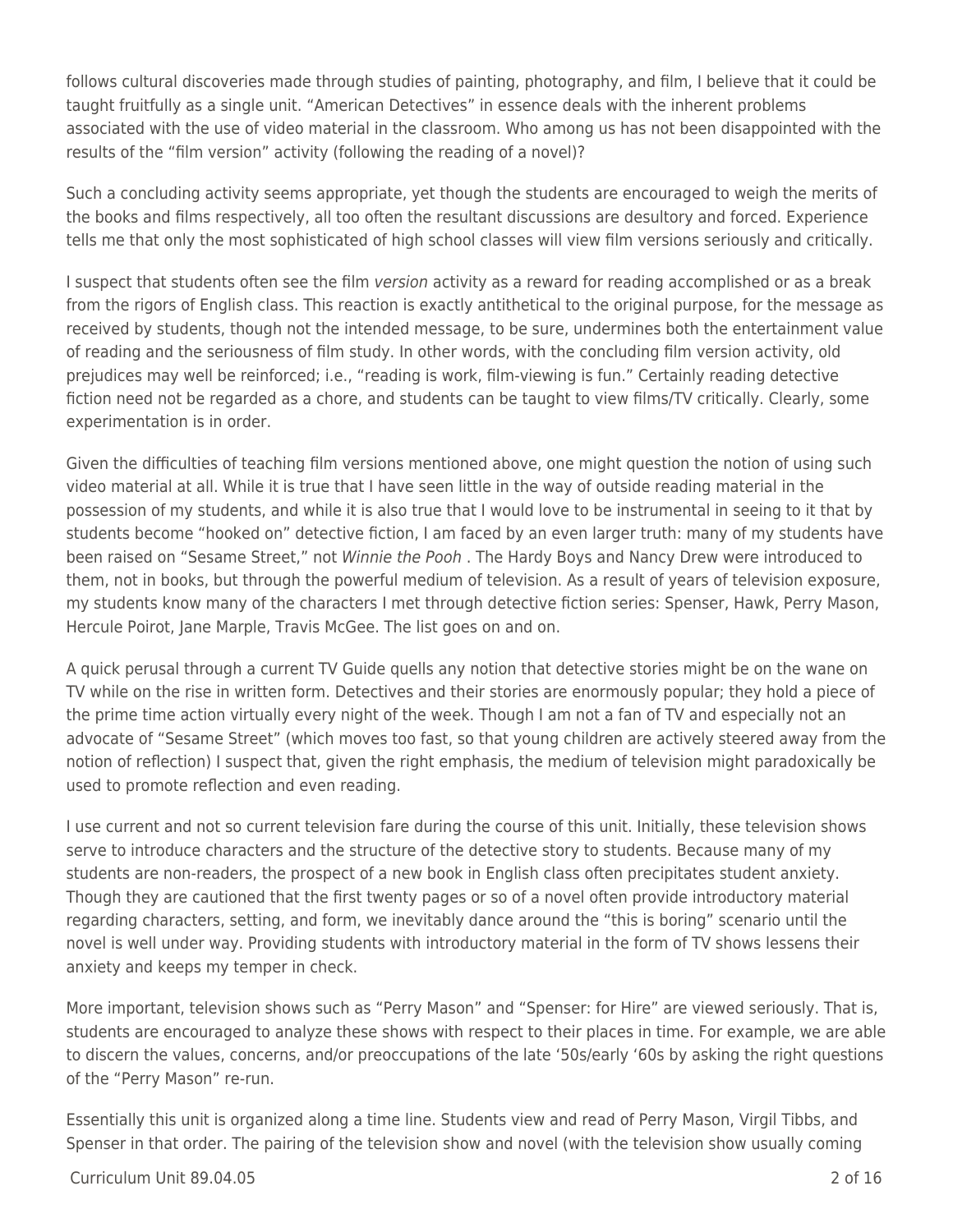first) leads ultimately to a critique of each medium. Television is not "run down," and students are encouraged to assess seriously each medium with regard to entertainment value and educational usefulness. The right questions have to be posed, and I have to watch carefully lest my own prejudices get in the way. Yet, I believe that the visual and written pairings lead to all sorts of discoveries about television, novels, and ourselves.

All of the shows viewed and the novels read are American. I am most interested in looking at the development of the American fictional detective over time. These figures are always in some sense both heroic and mundane, and therefore, it seems to me, reflect both what we are and what we long to be at any given juncture. Of course, it is most interesting to assess the television and novel renderings of character. If differences are especially discernible, we must ask ourselves why this is so.

The pairings to be studied in this unit are as follows: Perry Mason re-run / The Case of the Spurious Spinster, by Erle Stanley Gardner; "In the Heat of the Night" (current TV) / In the Heat of the Night, by John Ball; "Spenser: for Hire" (current TV) / Mortal Stakes , by Robert Parker.

It should be stated at the outset that the books considered in this unit vary in terms of merit. All have some merit, of course, but certainly some works are superior to others. Perhaps providing students with a crosssection of the genre, or including stellar and not so stellar examples of writing, enables them to begin their own process of fiction/writing assessment.

Largely because of my own experiences as a high school student, I have concluded that popular literature has a place in the classroom for several reasons: 1) it is usually accessible to students 2) much of it is worthwhile 3) asking students to assess both the entertainment value and the educational value is fair game. I believe that the assessment exercise is satisfying to students, and yields interesting results for all concerned. All of the books in this unit might be labeled "popular." That is, all have sold reasonably well to fairly large audiences. As most reflect a particular time and/or place in our culture, we might consider, as a concluding activity, the idea of popular tastes. How have tastes changed over time? Why?

What follows are fairly brief critiques of the paired television shows and books. These critiques provide the reader with an overview of salient themes which emerge through both content and style. Questions which might help students to discover the social-historical significance of such works are included as are questions or topics which might aid students in forming their own critiques of these novels and television shows.

#### **Perry Mason**

While one is reading Erle Stanley Gardner's work or viewing the Perry Mason television program, one is immediately struck by the formality of the character of Perry Mason. Like Sherlock Holmes and Nero Wolfe, Perry Mason is essential cerebral and/or emotionless. He has no personal life—no wife, no close friends, and his relationship with his subordinates, Della Street and Paul Drake, is merely professional. One wonders why Paul and Della (like John Watson before them) are so eager to support this rather cold and asocial man, for they are essentially used by Mason as, albeit sophisticated, errand people. Moreover, they are never trusted with Mason's musings until a case is over, and are made to look foolish time and time again.

Some might conclude that Gardner was working in the tradition of Sir Arthur Conan Doyle. That is, his detective, like Holmes, was deliberately created as a loner for the sake of the surprise ending, and/or that Mason must remain enigmatic or tight-lipped until the end of the story lest the puzzle be spoiled. Though I do not dispute such conclusions, I also believe that such a character reflects his time.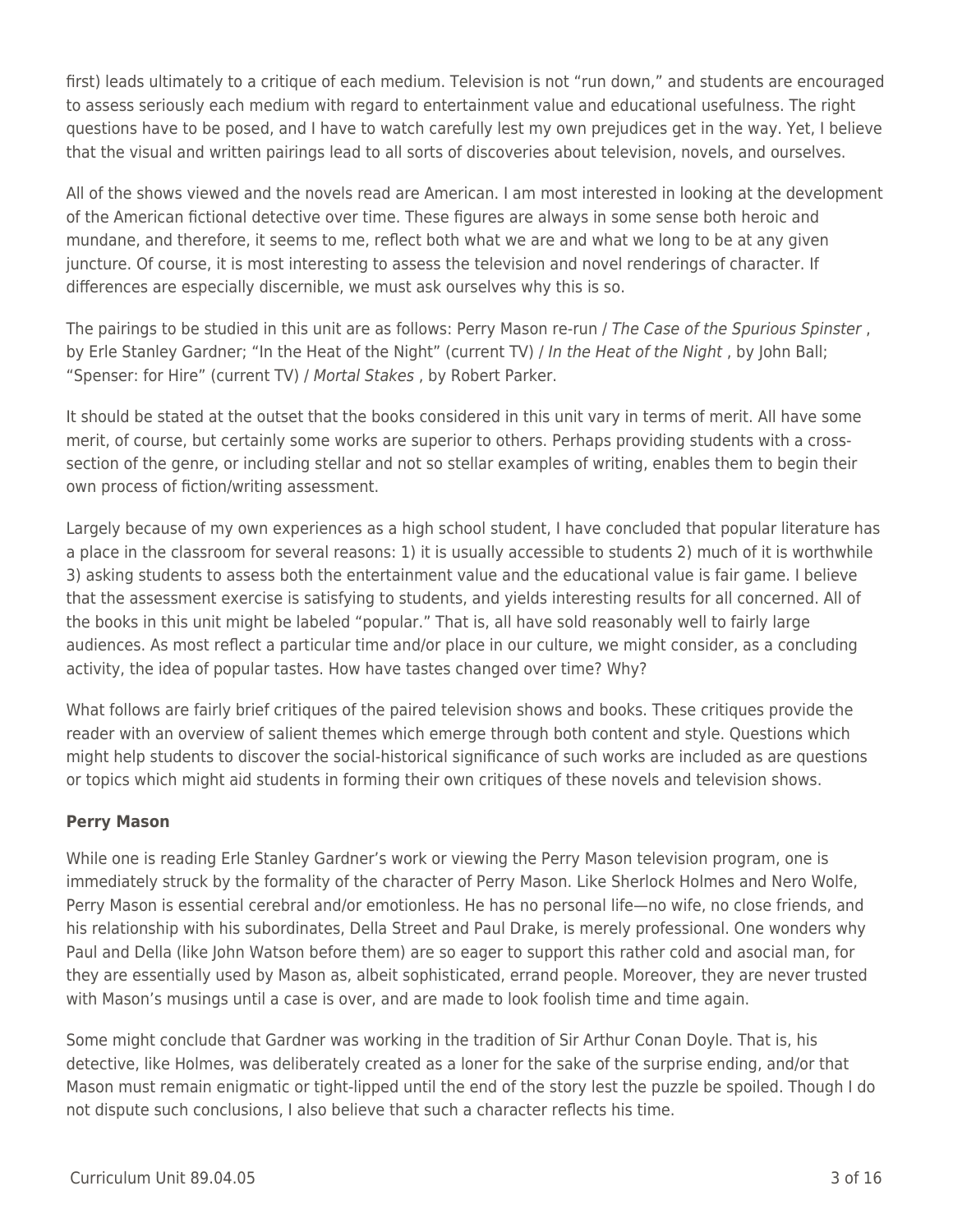I suggest that the formality of Mason, along with the lack of any interior monologue (thought) among any of the characters, and Gardner's heavy emphasis on plot, serve to underscore a time of isolation, duplicity, and/or frantic action, and paranoia. Perry Mason is enigmatic, for he trusts no one. Characters whose thoughts are never shared remain estranged not only from each other but from the reader as well. The result of such deadening isolation, and ironically also the precursor to increased isolation, are conditions of fear and duplicity. In other words, with his work, Gardner creates the image of an isolating and paranoid world—a world which paradoxically seeks to counteract the effects of duplicity with increased experimentation in duplicity. It seems to me that both the television show and the novel, The Spurious Spinster, concern themselves with such themes.

#### Perry Mason television show:

The theme of duplicity is played out in any number of ways in the television show. Characters include a bigamist who is also a blackmailer, and an ex-convict who has taken on the identity of a handy-man so as not to embarrass his supportive and socially prominent brother. When the bigamist turns up dead, it would seem likely that he had experienced many a blackmailer's end. Yet, a friend of his young wife is framed for the killing. We learn early on that this unfortunate woman had learned of the bigamy, and thus was put in the unenviable position of needing to prove such allegations. Luckily, she had consulted Mason when she felt her life was threatened by the bigamist, for when he is found dead virtually all of the physical evidence points to her as the killer.

This rather convoluted plot, complete with the red herring of blackmail, ends with evidence of yet another duplicity—and perhaps the most unsettling of them all. We eventually discover that the husband was killed by his wife, and that it was she who arranged to have her friend framed for the murder. Such a denouement is especially bleak, for it raises all sorts of questions about friendship and trust. Why is this woman, the essential innocent, used in such a way by a friend? By extension the viewer might ask: Whom can I trust? Could I, as an innocent, be so easily trapped and (nearly) lost? Such questions underscore a theme put forth by Gardner: Modern society, that is, the society of the late '50s and early '60s, breeds selfishness, duplicity and isolation. Can paranoia be far behind?

This sense of paranoia and/or the acceptance of duplicity as a given, which the television show hints at, becomes understandable when one thinks about the time period of the late '50s and early '60s or when one recalls the Cold War, nuclear weapons build-up, and the myriad political scandals and assassinations of the time—as an aside it is interesting to note that the years of the late '50s and early '60s are often portrayed nostalgically in current films and television shows. Perhaps we choose to forget the difficulties of the past because our own preoccupations, essentially "new." Yet, the evidence of the Perry Mason show points to the continuum of preoccupation with the lost values and alienation depicted in the current film, "Wall Street," for example.

When viewed as an allegorical image of the late '50s, the Perry Mason show too speaks to a loss of values, trust, and to a diminished confidence in modern man's ability to govern himself or find happiness and peace. To be sure, there is a Perry Mason to sort out the particular conundrum, but there is also the realization that such a plot will be played out time and again, or that there is no real solution to the essential dilemma put forth. Perhaps we can take comfort in the notion that each generation recognizes its problems and is outraged enough to call attention to them through popular culture. In other words, though detective stories are often bleak, they do not advocate complacency or nihilism, but rather restate the problem with the hope that someone will take notice.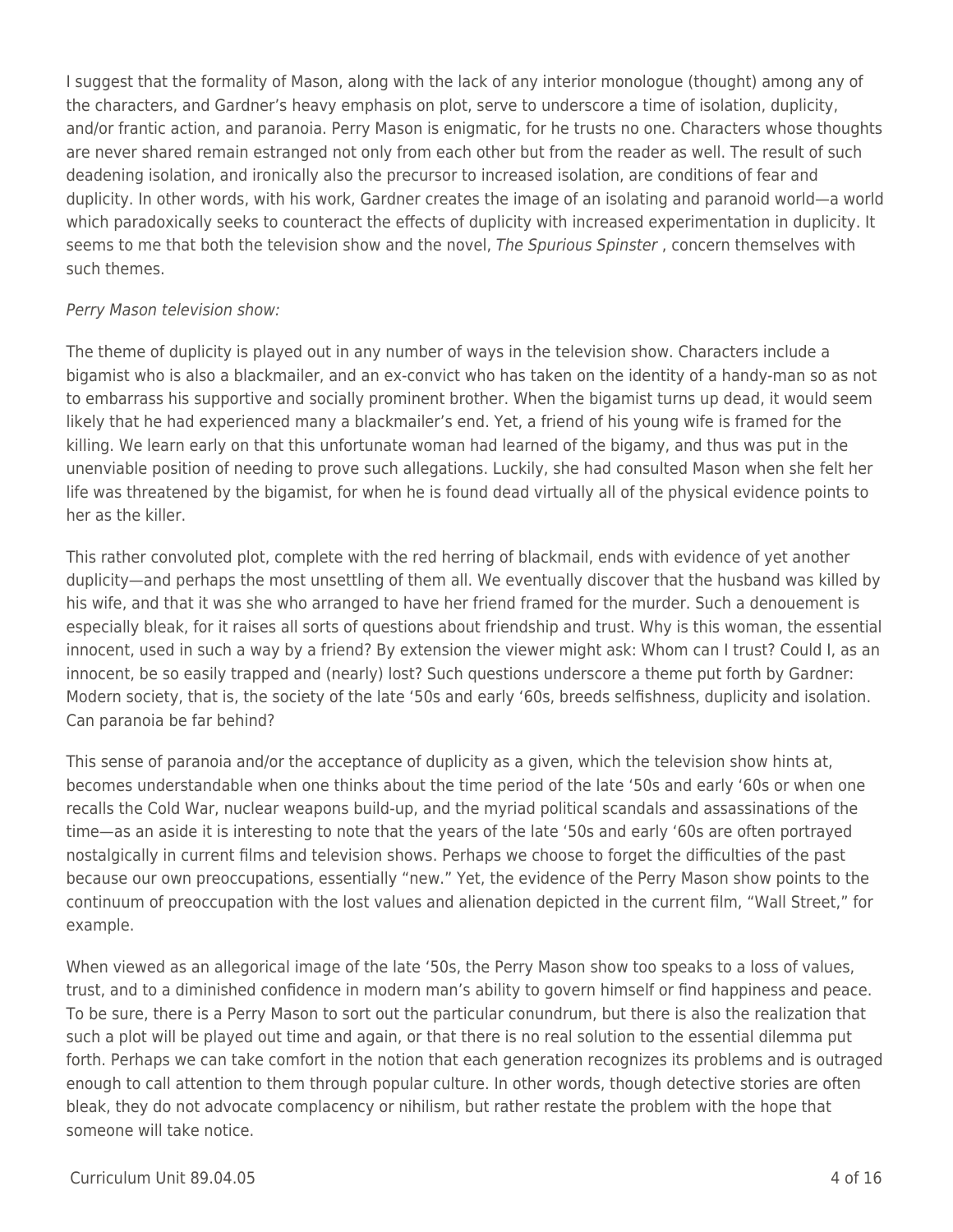#### The Case of the Spurious Spinster:

Like the television show discussed above, The Case of the Spurious Spinster involves the set-up of an innocent woman, and once again this woman is framed for the murder by another woman. Through an elaborate scheme of embezzlement, which leads inexorably to kidnapping and murder, a governess manages to tap into her employer's company so as to gain the necessary funds to escape her dreary existence. Once again, Mason is able to work through the mire of duplicity and false personae in order to save the innocent (and remarkably foolish) young woman in distress.

What makes this novel especially interesting is a subtheme and/or its portrayal of women and their then changing roles in society. Gardner gives us views of several women in the business world, not very flattering views to be sure, but enlightening views all the same; we are privy to Gardner's (and society's) concerns about the emergence of corporate women in the early '60s.

The Case of the Spurious Spinster is in form remarkably like the television show. Plot is paramount. Full character development is not attempted. We are not given even a glimpse into the private lives of Perry Mason and his entourage, nor are we allowed to see the perpetrators of the crimes and their victims in any setting save that of the business world. These characters thus remain types. In particular, Gardner created caricatures of various types of women in the world of work.

He offers, for example, Miss Corning, who, as head of a corporation, falls victim to embezzlement and attempted murder. She is tyrannical, arrogant, rude, and often described as "mannish." She does not see things too clearly. Lest we miss that point, Gardner makes her literally near-blind. In one sense she is the "spurious spinster" of the title, for we learn that, strident voice notwithstanding, she is not in control of her company or herself; far from being the imposing force she wishes to project, she is, in fact, easy prey or essentially weak. One might speculate that this rendition of a woman in power reflects a concern of Gardner and society, i.e., would women placed in positions of power turn "mannish," yet remain essentially weak?

It is interesting to note that the two women perpetrators who engage in embezzlement, kidnapping, and murder, do so in order to escape from what might be described as feminine jobs and/or employment which requires workers to perform nurturing roles. (One woman is a governess; the other is a nurse.) These modernday Lady Macbeths are clearly obsessed with the procurement of power and stop at nothing in their attempt to rule actively over others rather than remain in positions which imply a passive support of others. Their obsessions result not only in a loss of the nurturing quality associated with women, but also in the loss of the basic human qualities of compassion and dignity. With their acceptance of the "dog eat dog" credo, these women exhibit what some might call the animalistic reaction of killing when cornered or crossed.

Clearly, this story, like many others, illustrates a madness often associated with quests for power. Perhaps more important, these particular characters encourage the reader to question the notion of feminine and masculine roles in society. These women certainly do not fill the stereotypical view of women as society's nurturers. One wonders whether the pressure for conformity to the stylized version of womanhood caused a heightened aggression in these women and/or led ultimately to expressions of obsession and madness. One might speculate that Gardner and the society of the early '60s realized that "ready or not" women had to be allowed some autonomy or choice of workplace; or perhaps they simply asked the question: Might failure to recognize and accept the notion of women's changing attitudes toward work prove more disastrous?

With the characterization of Mason's client who is neatly framed for embezzlement and murder, Gardner presents yet another type of working woman. Sue Fisher is an excellent secretary who is loyal to her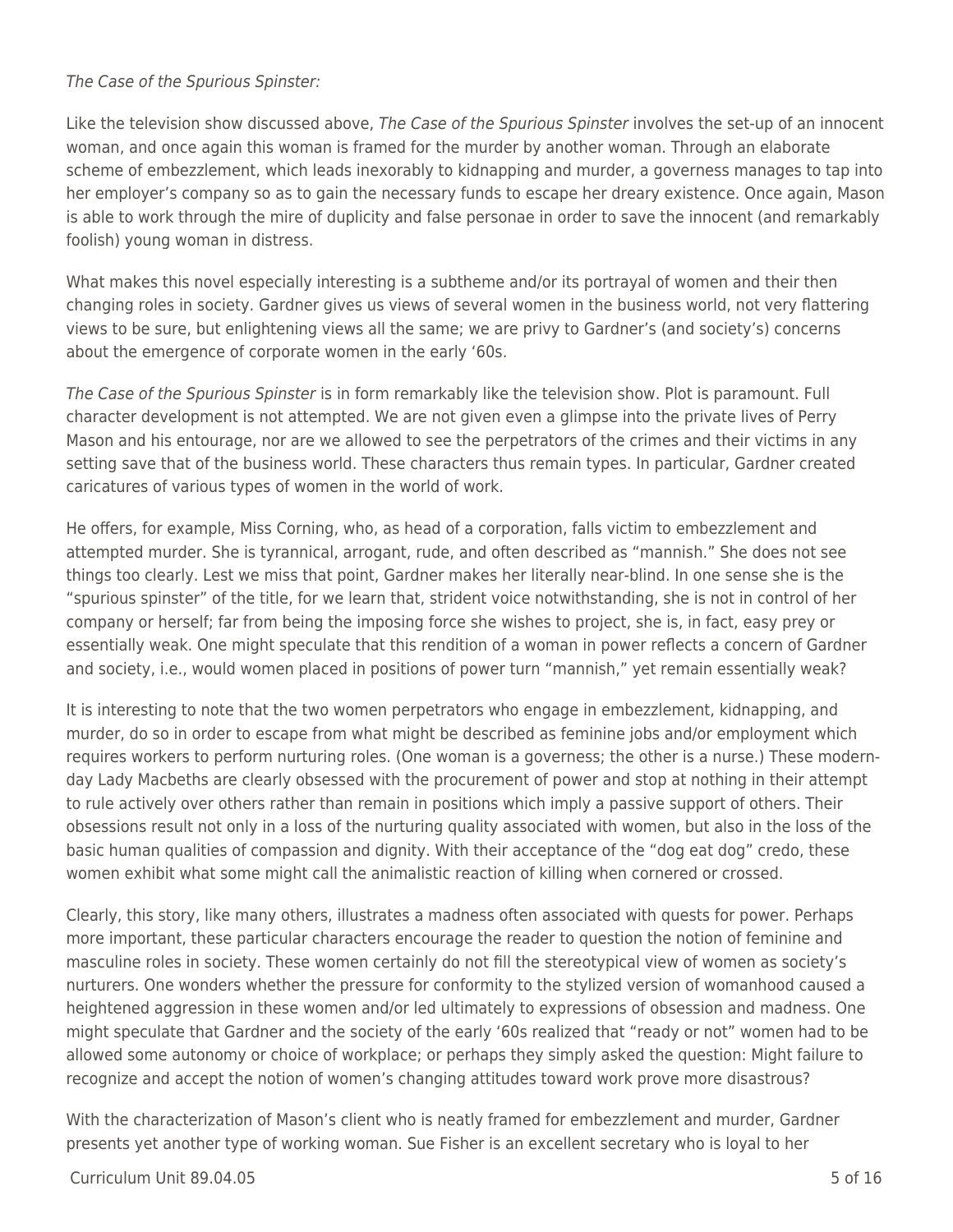employer. She is intelligent and able to make decisions on her own. Ironically, it is her ability and willingness to go beyond her duties as an office worker which land her in trouble. The perpetrators of the crimes can count on Miss Fisher to act quickly on behalf of her boss and company, and therefore they can easily place her in seemingly compromising conditions.

Miss Fisher's naivete regarding the seamier side of the business world is a handicap which nearly deprives her of her reputation and her freedom; were it not for Perry Mason, she would most certainly be lost. Mason, who is wise in the ways of dark motivations, and is a puzzle-solver extraordinaire, does his utmost to protect Sue Fisher. His is a paternalistic stance which conveys the message: "Do what I say, and do not ask any questions." When, inevitably, Miss Fisher fails to follow Mason's instructions, she immediately puts herself in jeopardy.

Today's reader might find Mason's paternalism toward and power over women unacceptable. Yet, it seems to me that, in one sense, Gardner was simply attempting to illustrate the complexity of the business world. Miss Fisher, the essential innocent, must learn of the darker side of human behavior while she accepts the guidance of one well-versed in corruption and duplicity. Put another way, Gardner portrays the modern world as complex and dangerous; failure to recognize and do battle with one's enemies results in destruction. Though Gardner's depictions of women in the business world seem at best dated, and at worst patronizing, today, The Case of the Spurious Spinster serves to illustrate the concerns and assumptions of the early '60s. As a "living" bit of social history, perhaps it cannot be faulted.

Some Questions for Students:

1. What qualities enable Perry Mason to win his cases?

2. Why is Perry Mason portrayed as a loner (no family, no close friends)?

3. Compare the character of Perry Mason with other '50s men portrayed in television re-runs. As a stereotype of a successful man of the late '50s, what qualities of Mason's are stressed? How is he different from '80s detectives portrayed on television?

4. Give examples of duplicity in the television show and novel. Do such works reflect the real dangers of modern living, or do they exaggerate the condition of man's isolation and/or the dangers of trusting? Do these works portray a paranoid world? If so, to what purpose?

5. How are women portrayed in the television show. Are they dominated by men? If so, in what ways? Are they different from women portrayed on television today? Explain.

6. Why does the author create types rather than full-blown characters in The Case of the Spurious Spinster ? Describe the types portrayed by Miss Corning, Susan Fisher, Elizabeth Dow, Cindy Hastings.

7. Why is the focus on women in the business world? What point(s) does Gardner make about women's roles in society? Might an '80s author make the same point(s)? Explain.

8. How did the clothes worn by the characters in the television show reflect the time period in question? (Compare with clothes of today.

9. Compare the plots of the television show and the novel. Which was more interesting? Why? 10. Is Gardner's work easily transferred to the medium of television? Explain.

11. What did you learn from The Case of the Spurious Spinster ? Would you rate it as a "good" book or as educational? Explain. Was it entertaining? Explain.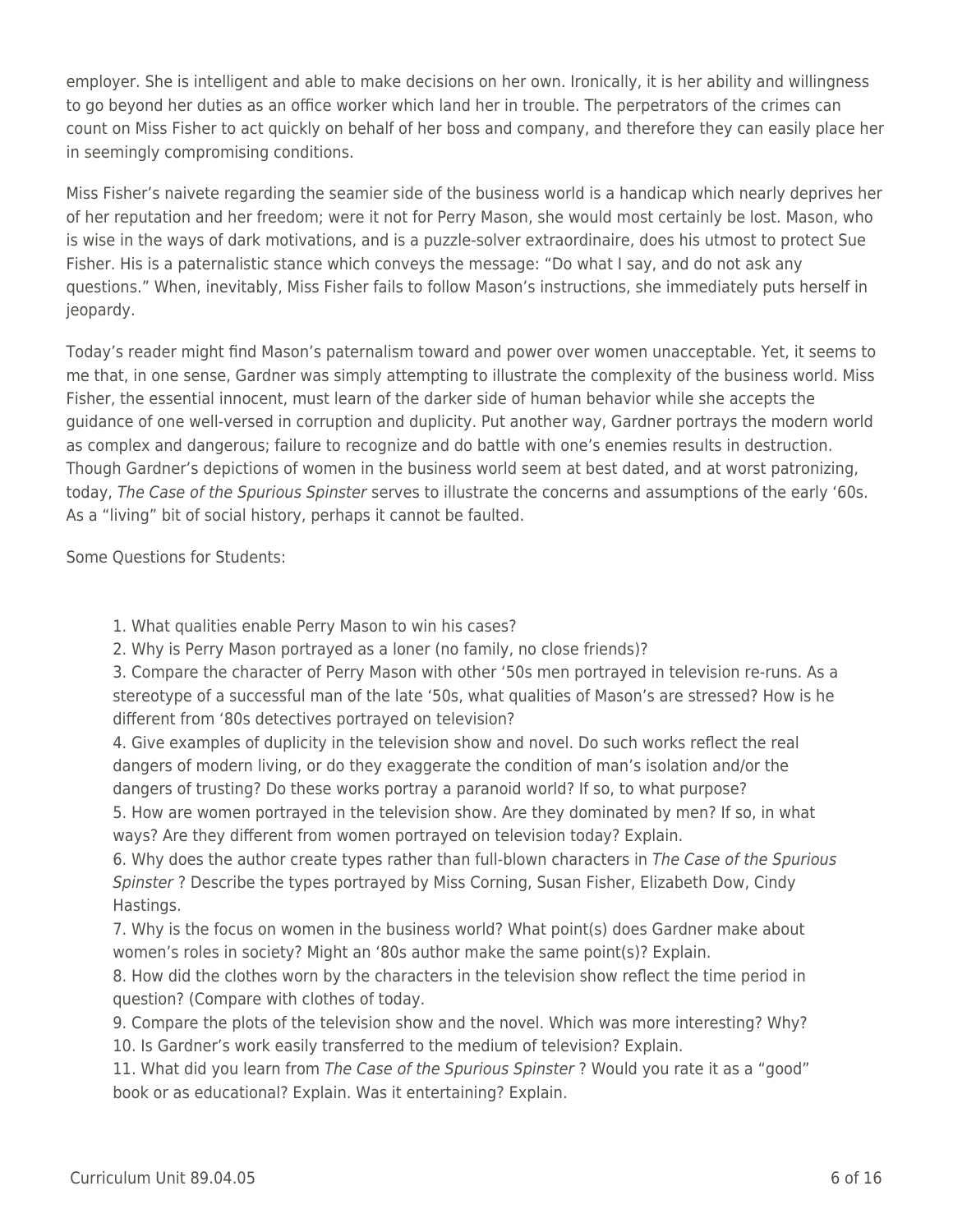### **Virgil Tibbs**

John Ball, unlike Erle Stanley Gardner, created a fully delineated detective in Virgil Tibbs. Though Tibbs remains a loner, this is through no choice of his own; rather, he is forced into such a position as a victim of prejudice. Ball provides the reader with the thoughts of Tibbs (and other characters as well). We learn of Tibbs' family, of his educational and employment backgrounds, of his disappointments and his concerns. In fact, Tibbs emerges as a flesh and blood character whom the reader gets to know. He is memorable—not for his feats of logic—but for his complex personality.

Perhaps this full-blown characterization enabled the film-maker to create the immensely popular and critically acclaimed film, In the Heat of the Night. It is interesting to note that the film was released about twenty years ago, and that Virgil Tibbs has been resurrected once again in yet another "In the Heat of the Night"—the '80s television show. I have decided at this juncture to reverse my earlier decision to use TV as an introduction to character. It seems to me that students should be introduced to the original Virgil Tibbs first. When we have completed our study of the novel, In the Heat of the Night , and/or thought about its rendering of a particular person in a particular place and time, perhaps we will be in a position to appreciate the longevity of the character, Virgil Tibbs.

#### In the Heat of the Night:

In the Heat of the Night is a fast-paced book set in a moribund town. The nightmarish quality of the plot's twists and turns mirrors the frantic actions and reactions of Wells' populace who, with few exceptions, pitifully scramble for mere and illusionary vestiges of dignity and respect. Wells is also a hellishly claustrophobic place of meticulously labeled social strata and, paradoxically, no real power base. Off the main highway, both literally and figuratively, Wells is a place we would like to forget. John Ball wisely forces us to take a long, hard look at that which we would rather by-pass. By forcing the reader to reside in Wells for a while, he is able to illustrate the horror and, equally important, the pity of ignorance and prejudice.

Though In the Heat of the Night is told from an omniscient point of view with the thoughts of many characters made available for the reader, its focal point rests squarely on one Sam Woods. That is, it is Woods' perspective which dominates the novel. Perhaps this is so in part because major characters, Gillespie and Tibbs, are new-comers and outsiders to Wells. To be sure, Gillespie is trying to break into Wells' society while Tibbs would just as soon turn his back on it, but the fact remains—neither man is a native, and as vulnerable as Tibbs and Gillespie are, neither man is as vulnerable to the thought patterns and the subtle dangers of Wells as is one of its own.

Virgil Tibbs, because he is an outsider and black, is initially arrested as a suspect for murder by Sam Woods. Woods and Gillespie (as prompted by the town council) seek a quick and preferably straight-forward answer to the outrage of murder. A thoughtful and circumspect investigation is not suggested by the town fathers; rather, the opposite is hoped for. It is in the best interest of the town to find a perpetrator to appease the wealthy Mr. Endicott and insure that the murder victim's plan for a music festival remains intact.

Gillespie, with his own career advancement to think of, eventually arrests two innocents, one Harvey Oberest and his own deputy, Sam Woods, on clearly flimsy and circumstantial evidence. Were it not for Virgil Tibbs, the town fathers would have had their man, and the corruption beneath the false rock of respectability of Wells might never have been unearthed.

Needless to say, Virgil Tibbs meets resistance at virtually every turn. He endures verbal insult and the threat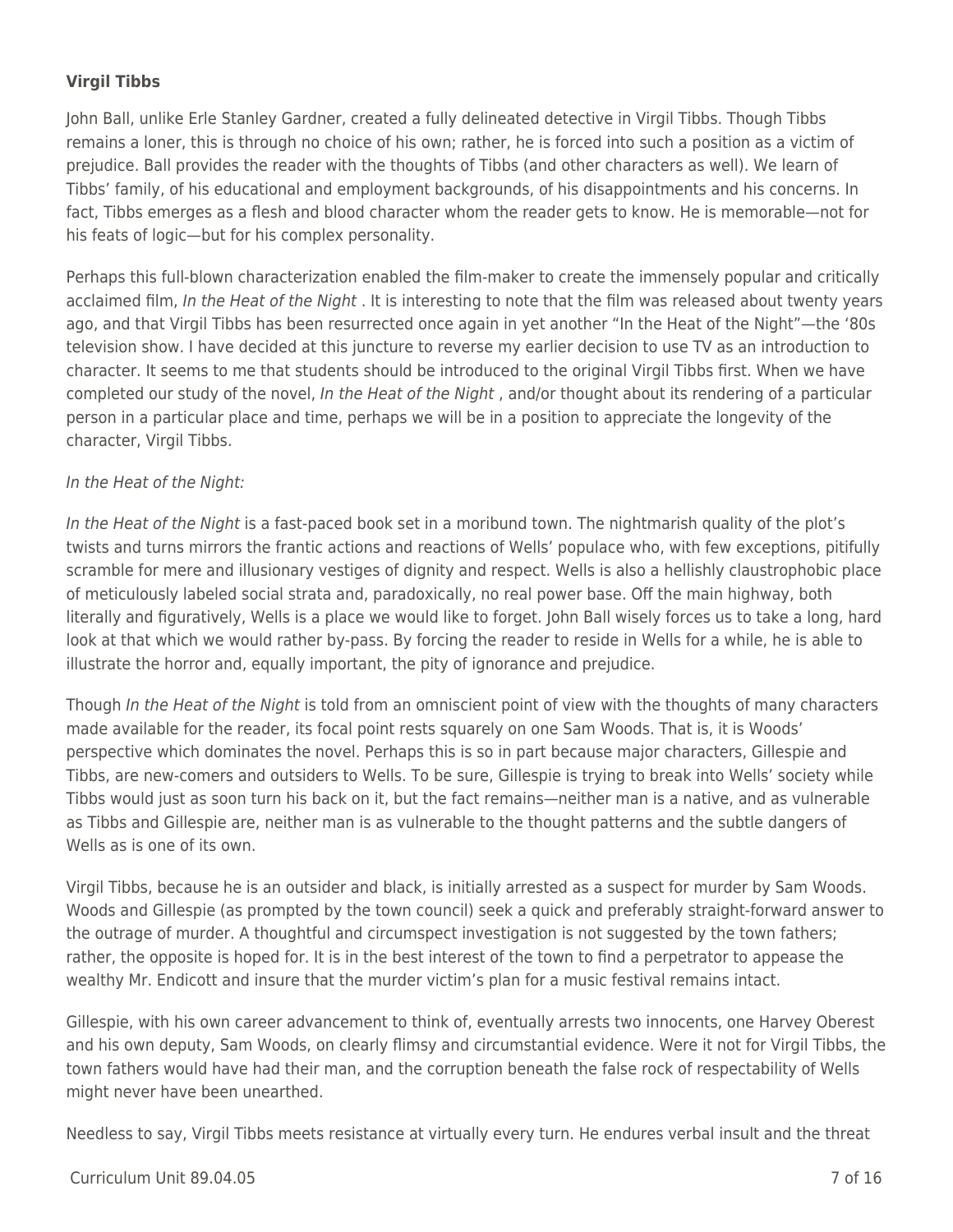of physical injury with remarkable integrity. He is a seeker of truth—an intelligent man of self-respect who can afford to respect others. Easy answers of black and white or right and wrong are seen by Tibbs as just that—easy and superficial. According to Tibbs' actions human behavior is complex and not easily relegated to merely the good and evil of things. Thus while Tibbs recognizes the in-bred racist responses of Sam Woods, for example, he recognizes as well the essentially good man beneath the damaged veneer. Virgil Tibbs lives by a code of honor and dignity. Even the spectre of blind prejudice is diminished at least for a time in his presence, for Virgil Tibbs does uncover the truth.

We eventually learn that it is the most damaged contingent of Wells which is responsible for the murder. Ralph, the pathetically ignorant and despised counterman, who is vociferously racist as a desperate plea for respect, is as much victim as perpetrator. He is entrapped by an equally pathetic teenager, Delores Purdy, who attempts to use her sexuality to escape her "white trash" roots. (The accidental killing of Mantoli occurs during an attempted robbery [by Ralph] for the procurement of money for an abortion for Purdy.) These are pitiful and sordid acts which underscore all of the weaknesses of Wells' stratified society and/or perhaps illustrate a moribund South of the 1960s. For where does one place the blame for the destructive actions of the pitifully ignorant and bigoted? How is self-respect and respect for others to be instilled in those who are destined for economic (and thus social) disaster?

In the Heat of the Night illustrates all forms of prejudice in myriad examples of characters' stereotyping and various levels of destructive ignorance. Yet, perhaps more forceful is the depiction of those who instinctively recognize and are ashamed of their prejudiced attitudes—those who, like Sam Woods, nevertheless give in to inherited social pressure out of fear of reprisals. One hopes that Sam Woods has grown—or at least has learned that even the most seemingly innocuous form of prejudice may result in self-

destruction. But, sadly, by book's end it is not clear that he (or Gillespie) have really understood.

#### "In the Heat of the Night"—television program:

Though there are many correlations to be drawn between the television episode in question and the novel, In the Heat of the Night, the television show, unfortunately, presents an easy and superficial response to the problems of racism and violence. The plot is problematic and essentially weak, and, more important, the characters of Tibbs an Gillespie are virtually unrecognizable as John Ball's original characters. While the novel, In the Heat of the Night, is disturbing for the complex questions it raises, the television version is disturbing for its simplistic rendering of community and character. In a sense the television show trivializes Ball's work with its attempt to portray an economically revitalized and (albeit uneasily) integrated South.

Like the novel, the television show focuses on a home-grown policeman who is unjustly accused of a crime. However, Bubba is a watered-down version of Sam Woods. Like Woods, Bubba occasionally articulates racist attitudes, but these are written off as unfortunate mistakes made in the heat of anger. Virgil Tibbs' initial response to Bubba's expression of racism: "The truth of a man usually comes out when he is angry" is a throw-away line. Tibbs all too easily eats those words in an undignified effort to cement his superficial relationship with Bubba.

Essentially the Howard Rollins characterization of Virgil Tibbs is a travesty of the original Tibbs. He is a reactor rather than a thinker. (The case in question is virtually solved by accident.) More disturbing is his "side-kick" mentality; at every turn he defers to the real man of power, Gillespie. Carol O'Connor's Gillespie is also a travesty of Ball's creation. O'Connor portrays, not a weak man plagued by self-doubt, but a wise-cracking, incontrol tyrant who manages all manner of people and problems in his realm with "down-home" humor and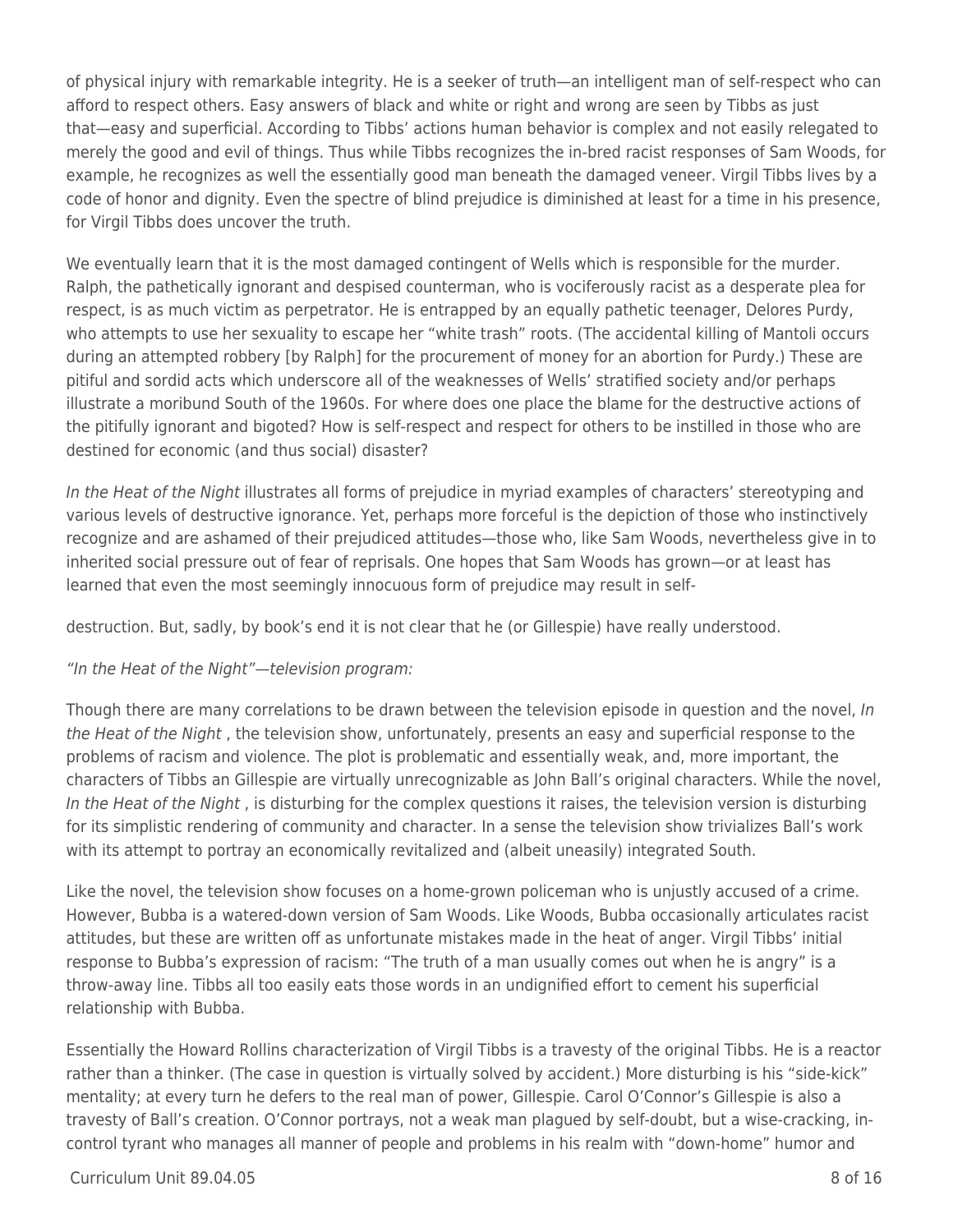beautifully articulated but nonetheless intellectually insulting platitudes. The message of the television program seems to be: the issue of racism (and any other issue one might want to think of) is dead; don't bother to think about it.

The crimes in question have nothing to do with racism. The rape of a white woman and the attempted rape of a black woman are crimes committed by someone barely even recognizable to the viewer. The motive for such crimes remains unknown. (We are to regard the crime of rape as "just one of those things," it seems.) The motive for a cover-up by the white woman is as pathetic as Delores Purdy's motive for blackmail; however, the motive as articulated in the television show is also ridiculously unbelievable: The woman could not reveal her employer-turned-rapist because he (alone in the economically sound Sparta) offered her a bit more than the minimum wage as a store clerk, and she needed the job. Thus it seems that even the socioeconomic issues raised by John Ball are to be trivialized in the '80s version of In the Heat of the Night.

To be sure, we must concede that the television show is attempting to depict an '80s rather than a '60s Southern town—or is it? Obviously, Sparta is not Wells. The fly-spattered diner has been replaced by a cute "country-decorated" rendition of a Ho-Jos restaurant. All of the townspeople are attractive—healthy appearing and well-dressed. More important, the stratified society as depicted in Ball's book is obviously dead in Sparta. Yet, anyone who had recently read the novel would surely question the notion of the stellar economic revitalization of the South as depicted in the television show.

All of the neighborhoods shown in the show are well-cared for and pretty. Virgil Tibbs, on a detective's salary, lives in a large and imposing home. (The white woman who was raped appears to be an aberration in this ideal and homogenized town.) In short, one eventually comes to the conclusion that Sparta is not a reflection of an '80s Southern town—or any town anywhere for that matter. Then the truly important questions emerge: Why are the real Sparta and all the people in it white-washed? What happened to the concept of hero as delineated by Ball's Tibbs? Why is the mediocre intellect of Gillespie now depicted as firmly in control?

"In the Heat of the Night"—the television show—is most disturbing for its mindlessness and lack of integrity. As a reflection of the concerns and preoccupations of the '80s it is (one hopes) grossly deficient. As a rewritten "history" of the characters of Gillespie and Tibbs, it stands as the worst kind of propaganda or as an Orwellian nightmare come true.

Some Questions for Students:

1. Why does John Ball choose an omniscient point of view to tell his story? Why is the focus on Sam Woods' thoughts rather than those of Gillespie or Tibbs?

2. What qualities enable Virgil Tibbs to solve the case? Is Tibbs heroic? Explain. In what ways is Gillespie deficient?

3. Why do the town fathers want a quick closure to the murder case?

4. Describe racism as depicted in In the Heat of the Night . Does the author depict a variety of racist attitudes? Explain. Does the author suggest reasons for the existence of racism?

5. Discuss the social structure and the economic conditions of Wells. How are these conditions related to racism?

6. Discuss the motive for murder. Who or what is to blame for the death of Mantoli?

7. Do any of the characters "grow" during the course of the novel?

8. Is the novel hopeful? Explain.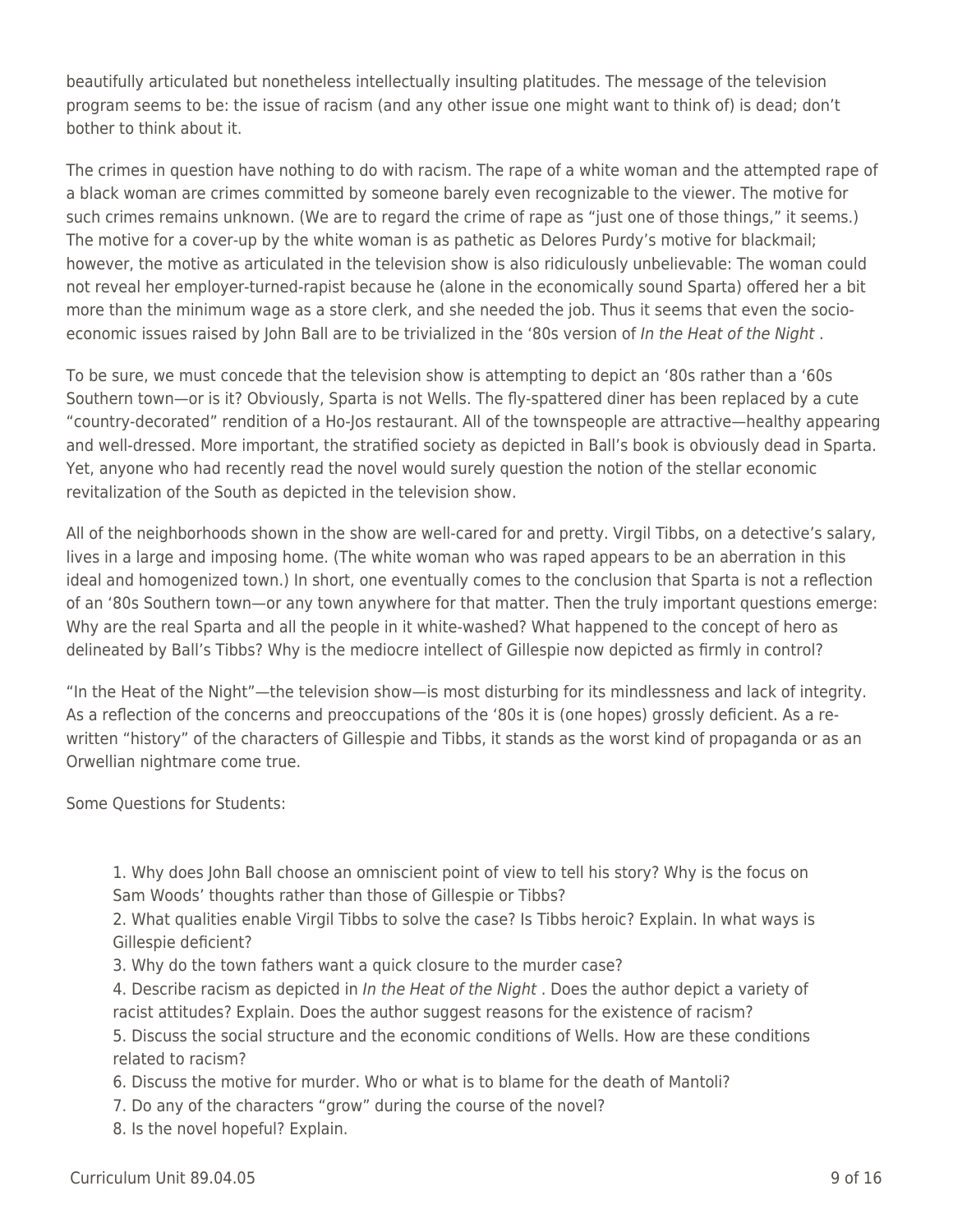9. Is Wells realistically depicted as a Southern town of the '60s? Explain. Do you think John Ball renders a truthful picture of time and place ? If so, to what purpose In what ways is the novel dated? Is it? Explain.

10. Did you learn anything from reading In the Heat of the Night? Was it educational and entertaining?

11. Compare/contrast the criminal motives depicted in the novel and the television show with regard to believability and/or realism.

12. Compare and contrast Bubba and Sam Woods. Is one better delineated than the other? Explain.

13. Contrast Wells and Sparta. How do you account for the apparent differences?

14. Contrast the ways in which the varying characters of Virgil Tibbs (novel and television show) react to attitudes of racism.

15. Is the Howard Rollins' characterization of Virgil Tibbs heroic? Explain.

16. Is the Gillespie character white-washed for the television show? (Why is he so different from the original?)

17. Compare/contrast the (intended and unintended) racist attitudes depicted in the television show and novel.

18. Does the television show present a truthful rendering of time and place? Explain.

19. Which was more disturbing—the television show or the novel?

20. Compare and contrast the show and the novel with respect to educational usefulness and entertainment value.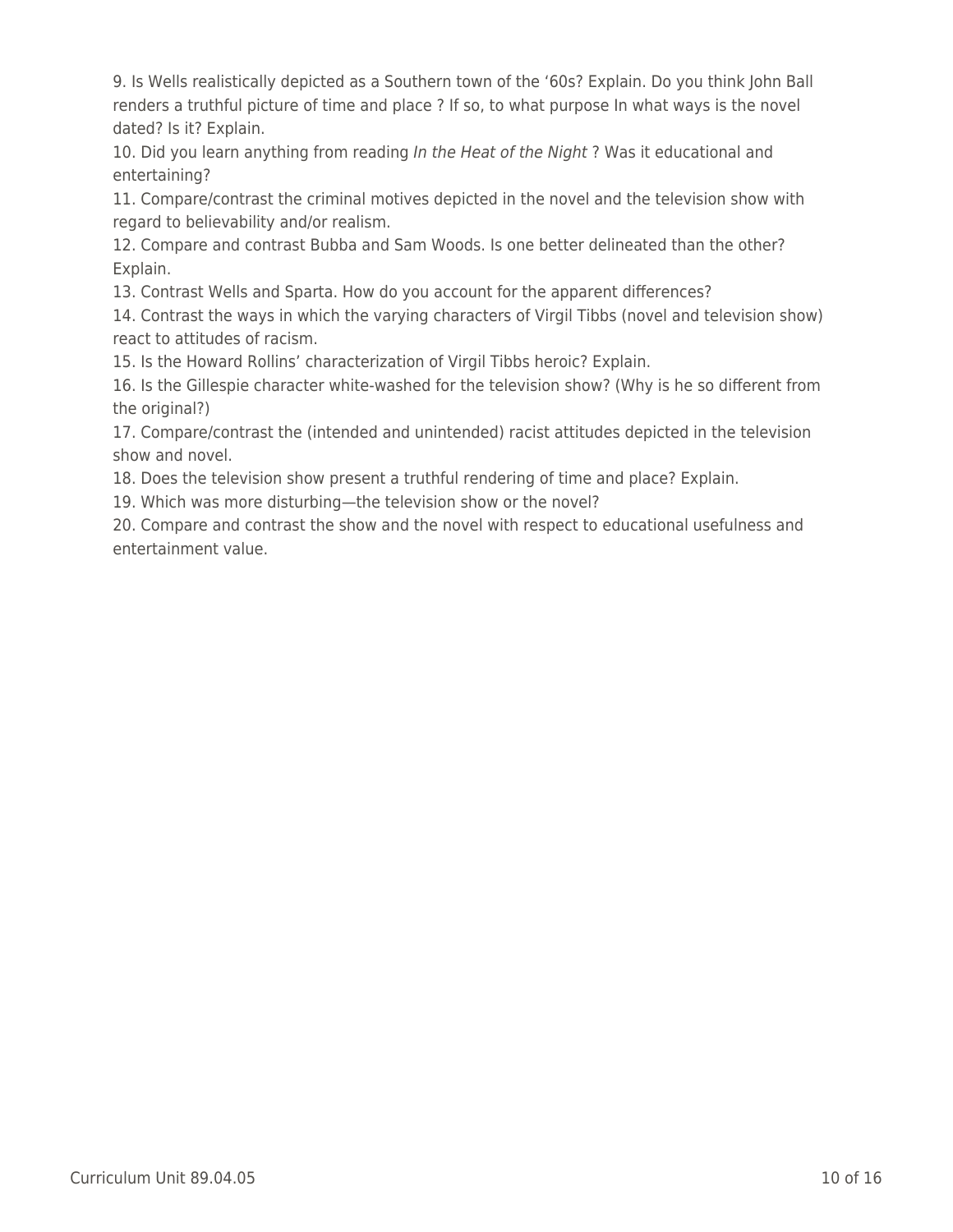#### **Spenser**

Robert Parker's Spenser is a curious amalgamation of opposite qualities. At once arrogant and selfdeprecating, macho and reflective, Spenser combines the life of the body (physical action) with a life of the mind. In fact, his life seems to be dedicated to finding a balance of things both in himself and in the world at large. Though the paradox of Spenser—as seen in his passionate interest in life and his equally apparent selfdestructive tendencies—remind one of the complex character of Sherlock Holmes and other detectives, for that matter, Spenser is essentially new. He is not the cold, scientific cynic portrayed by Holmes, nor is he the lone, reactive idealist portrayed by Travis McGee.

Spenser is a philosopher who has found no answers for living life; rather, he is one who continually seeks new questions. He is at once a mundane man and a super man—one is never sure which. Perhaps this, too, is the point. With the creation of Spenser and, equally important, with the inclusion of myriad illustrations of a society of shifting ethical stances, Parker reminds us that it is the questioning that is important—not the answering. (Put another way, it seems that there are no firm answers anymore; each will have to find his or her own way.)

#### "Spenser: for Hire"—television show

Though all of the nuances of character of Spenser as mentioned above cannot be articulated in a television show of an hour's length, "Spenser: for Hire" does reflect Robert Parker's questioning stance. To be sure, Robert Urich in the role of Spenser has little time to question his own motives in the episode, "My Brother's Keeper." Yet, questions about the Vietnam War, and the larger question of the ethics of killing, are at least posed. Though the television show presents a superficial rendering of character, it illustrates a society doing battle with ethical dilemmas. Unlike "In the Heat of the Night"—the television show—"Spenser: for Hire" has some integrity and/or presupposes that its audience might be interested issues of truth.

We learn early on that Spenser (and Hawk) are veterans of the Vietnam War. Spenser initially gets involved with the case in question because of his own ambivalent feelings about war; specifically, he wonders whether or not to re-open and/or reflect upon the experience by renewing war-time friendships.

Interestingly enough, when the opportunity arises for reuniting a veteran-turned-Vietnam War author and the Vietnamese man he once saved, Spenser (admitting vicarious involvement) enthusiastically arranges the meeting. Unfortunately, as it turns out, Spenser has been unwittingly used by a Vietnamese thug. (This naturalized U.S. citizen wishes to suppress the book on Vietnam, for it exposes his own dirty-dealings both in Vietnam and in the United States.) Ultimately Spenser's arranged meeting leads to the death of the Vietnam War author. Spenser arrives too late (on separate occasions) to prevent both the shooting of the author and the theft of the manuscript.

Two interesting sub-plots emerge during the course of the television show. First, it seems that the author in question killed one of his own men in combat as an act of mercy, and thus faces certain reprisals should either he or the Vietnamese eye-witness to the act reveal the truth. Second, we learn that the author has remained estranged from a brother who chose to flee to Canada rather than engage in the fighting in Vietnam. The connection between these sub-plots becomes apparent when the pacifist resolve of the conscious objector is shaken by an encounter with his brother's killer.

At this moment the ethical stances of both brothers are called into question, and one is prompted to ask many questions including: Is the answer of the pacifist—"One should never kill under any circumstances"—too easy?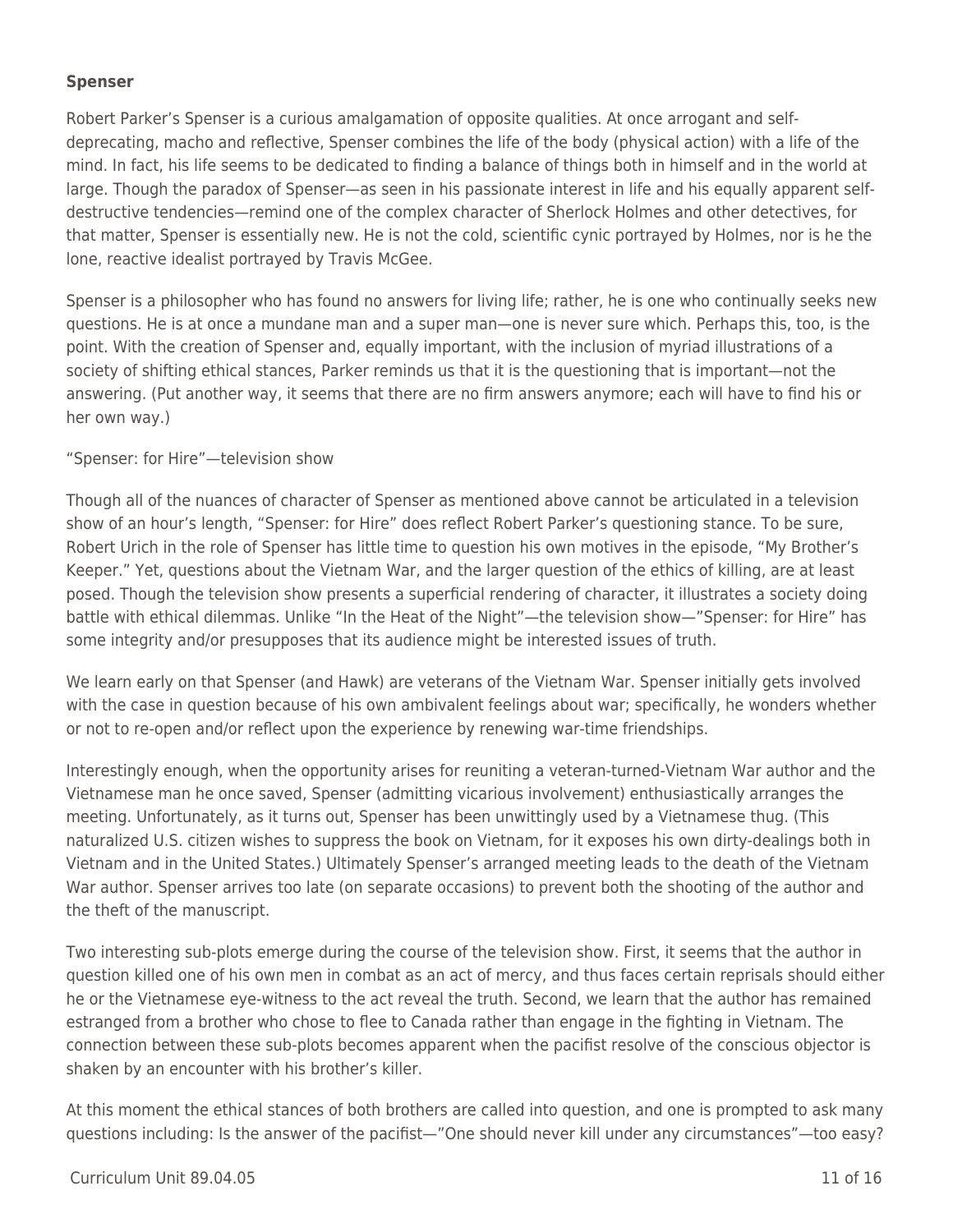Are there people who need killing as Hawk states? Would war-time killing be equated with murder? Which brother displayed true courage? How much control do we essentially have over our ethical stances? Is mercykilling ever acceptable? When mercy-killing is condoned, is a law disregarded? What are the dangers of bending a law? Do citizens ever know the truth of a war? These are only some of the questions the television show raises.

Though we eventually learn that the author finally accepted the stance of his pacifist brother, the right and the wrong of things is never answered. Rather, the program implies that ultimately each has to find his own way. And even this "answer" raises questions, for what are the repercussions of the acceptance of individualism and paradox as stated by Spenser near the show's conclusion: "This shaking keeps me steady. . .I learn by going where I have to go"?

#### Mortal Stakes:

Mortal Stakes finds Spenser hired to discover whether or not a baseball hero, Marty Rabb, is throwing games. Spenser eventually learns: 1) that the pitcher is being blackmailed because of his wife's dubious past 2) that Rabb is giving in to coercion despite serious misgivings and/or the realization that in so doing he is breaking his own code of honor. Mortal Stakes , like many of Parker's books, is about honor and the ethical code of the individual. Its primary focus, however, is the notion of game-playing.

The game of baseball provides an obvious symbol of modern reality and the American (male) experience. The patterns of behavior as articulated in Mortal Stakes include experiences of endurance and, equally important, experiences of competition. More important, the metaphor of the game enables Parker to describe the elemental struggle for power and dominance (amidst tried and tested rules and strategies.) One is constantly reminded of the dual nature of man in Mortal Stakes —of animal needs and civilized desires.

Spenser's "game" has to do with stemming the tide of the most uncivilized, and he heartily plays the adult version of "cops and robbers." Like Sherlock Holmes, Spenser is called to action when the "game is afoot." Unlike Sherlock Holmes, he occasionally question his actions. For example, Spenser is easily felled by Linda Rabb's accusation that he is childish or an adolescent. This leads him to question both his own desire for dominance and his acceptance of an imperfect society's rules. However, a bit later in the story, he consoles himself with bourbon and the belief that the game in question is for Mortal Stakes —for the protection of family and of love.

It is Spenser's dual nature—his macho as well as his reflective sides—that reminds us that in addition to themes of competition and dominance, Mortal Stakes also has to do with the idea of "going home" (as A. Bartlett Giamatti, Commissioner of Baseball and former President of Yale University, would describe baseball); Mortal Stakes illustrates man's need for (and thus fierce protection of) nurture and love. Spenser's relationship with Susan underscores his reverence for "home." This acceptance of "home" as somehow transcendental prompts him to protect Linda and Marty Rabb at all costs. It is the balancing act that men are destined to perform (as nurturers and aggressors) which seems to interest Parker. Put another way, Spenser's experience illustrates the paradox of morality and/or mirrors the human condition.

Perhaps the most interesting and crucial scenes in Mortal Stakes are those where Spenser, in reaction to the most contaminating influences of society, reverts to animal tactics of aggression and brutality. On one occasion he loses all control of himself and nearly beats to death a character who is (ironically) the very symbol of machismo. Though the victim is the essence of corruption, and thus invites Spenser's wrath, one wonders whether Spenser is seeking to destroy as well that which reminds him of an integral part of himself.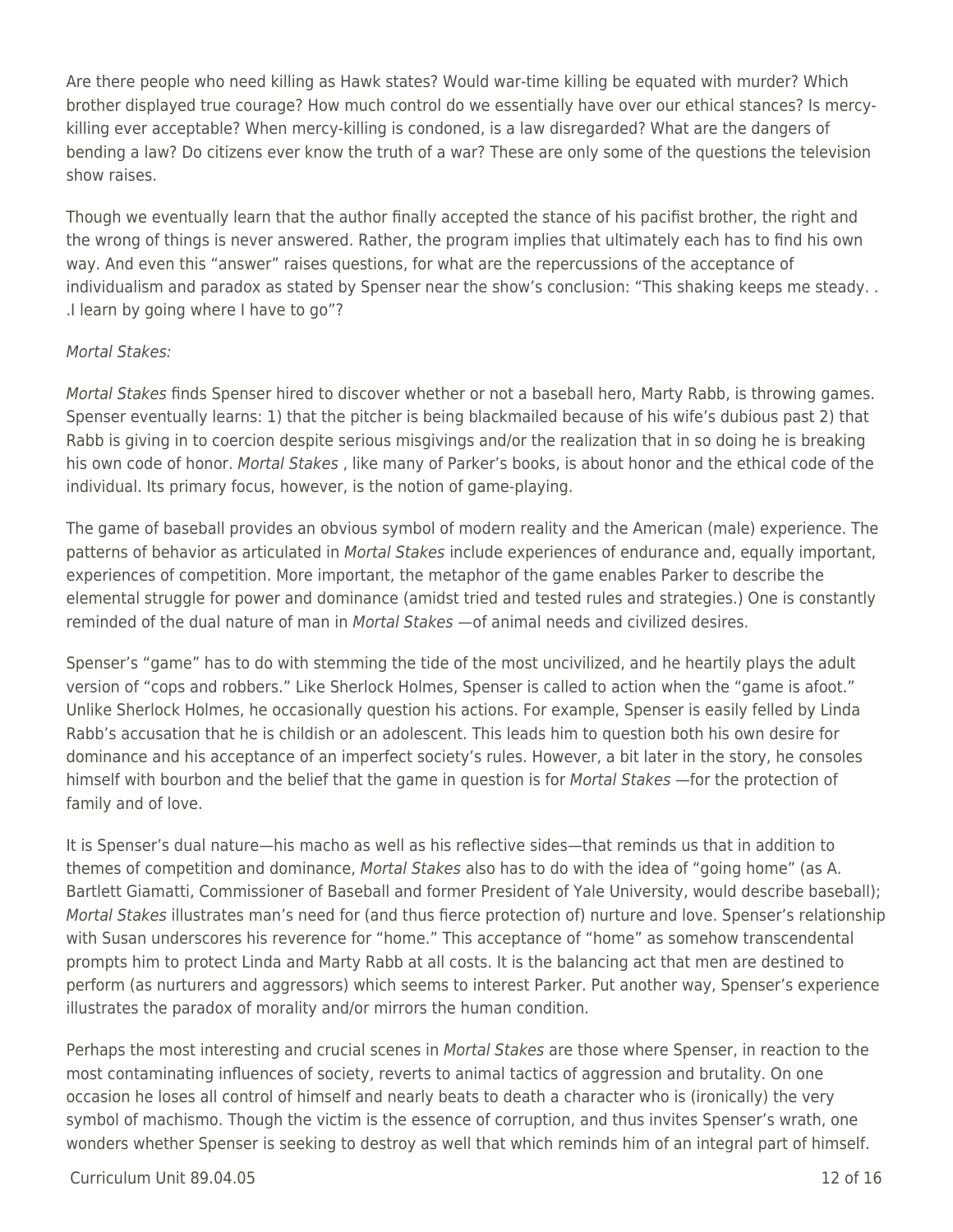The beating follows Spenser's coolly calculated elimination of those who sought to destroy the Rabbs; though Spenser was induced to commit these killings for self-preservation's sake, he is clearly distressed by the acts—or by the necessary breaking of his code (never to kill people voluntarily).

Mortal Stakes illustrates the many dangers of "playing the game." One may be contaminated by the very rulebreakers one seeks to dominate, One's ethical stances continue to shift. Yet, not to play the game—not to question, not to seek balance—is to be already dead. The game is, after all, for mortal stakes.

Some Questions for Students:

1. What personal reason prompts Spenser to arrange the meeting between the author and his Vietnamese friend in "My Brother's Keeper"?

2. Why is the author's brother included in the plot of the television show?

3. What questions does the show raise about the ethics of killing? (war-time, mercy, etc.)

4. Was the television show entertaining and educational?

5. Give examples of the dual nature of Spenser as articulated in the novel (macho/reflective, nurturer/aggressor).

6. Mortal Stakes revolves around the game of baseball. In what ways is the detective, too, playing a game? (Think of qualities of endurance, competition, desire to dominate.)

7. What prompts Spenser to question his own actions?

8. What is Spenser willing to risk in protecting what the Rabbs have? Why?

9. In what ways does the novel reflect the human condition? (How does Spenser's experience reflect the dilemmas facing modern man?)

## **Additional Lesson Plans**

#### I. *Film:* In the Heat of the Night

\_\_\_\_ A. View in class (taking notes on the use of film elements; see 1988 unit, "America in Film and Fiction," for discussion/definitions of film elements. Hand-out available for students.)

#### B. **Sample questions** : film elements

1. Comment on the opening music. Is it appropriate? Explain. (background music)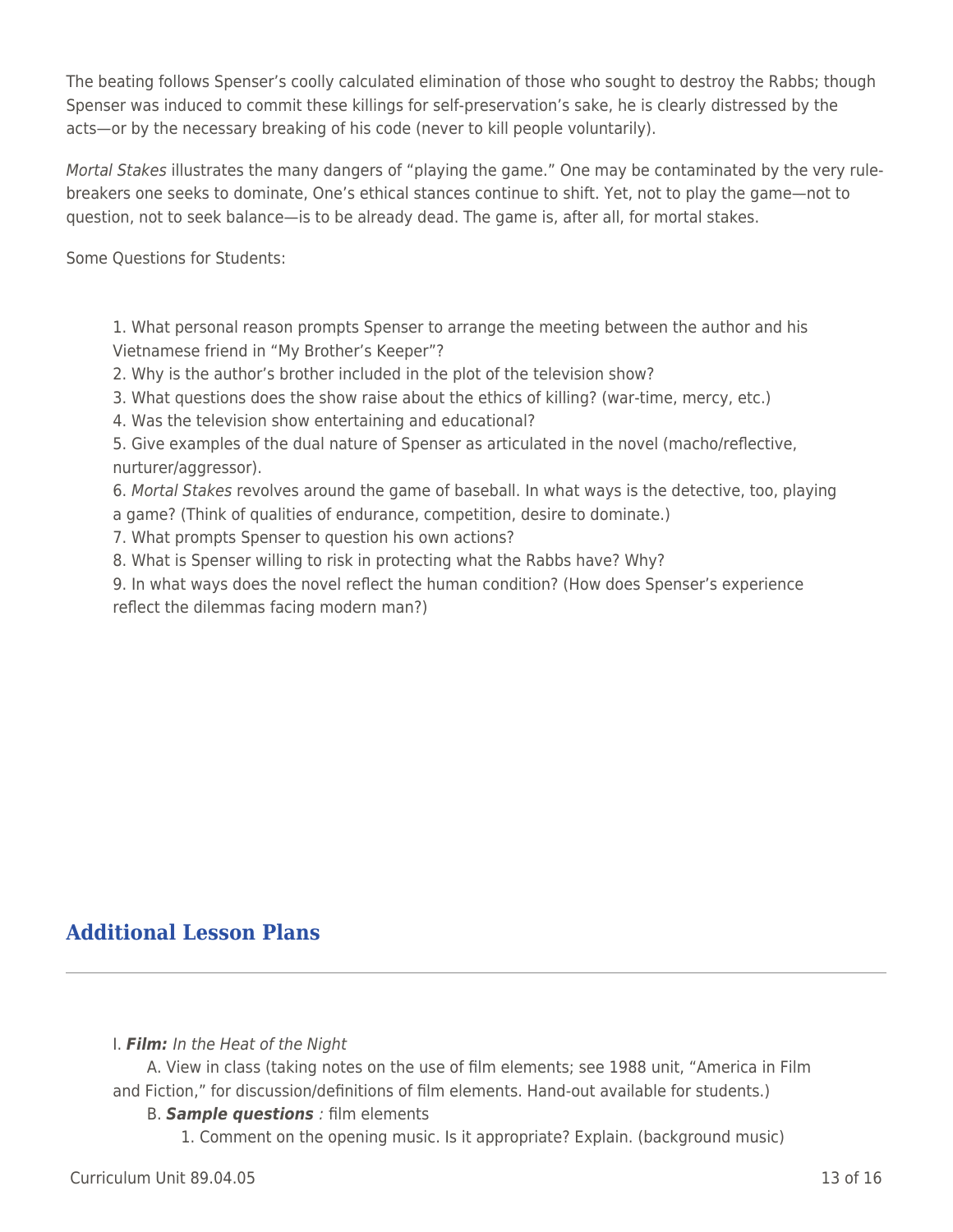2. Why is Tibbs' face not shown as he leaves the train? Why do his legs/feet fill the frame? (composition)

3. Comment on the use of blue light as associated with Tibbs and orange light as associated with Gillespie. How is the use of lighting echoed in characters' clothing? (lighting)

4. Contrast Tibbs and Gillespie with regard to ways of speaking, posture, and movement. (dialogue/subject movement)

5. Temperature (heat) is symbolic in this film. Explain. How is the feeling of heat projected in this film? (film stock)

|                                                  | 6. Comment on the use of high angle<br>and low angle shots during the scene<br>where Gillespie discovers that Tibbs<br>is a police officer. (points of                                                                                    |                                                                                                | view)                                                   |
|--------------------------------------------------|-------------------------------------------------------------------------------------------------------------------------------------------------------------------------------------------------------------------------------------------|------------------------------------------------------------------------------------------------|---------------------------------------------------------|
|                                                  | 7. Discuss the use of shadows in<br>interior settings (police station, cell).<br>Who casts shadows (Tibbs or<br>Gillespie)? Discuss the use of the<br>cross motif                                                                         |                                                                                                | (shadow on<br>wall of cell).<br>(lighting)              |
|                                                  | 8. A wide angle shot is used when<br>Tibbs is leaving the Endicott home.<br>How does this serve to enhance the<br>character of Tibbs? (subject<br>movement) Discuss the use of the<br>pan shot in depicting the Endicott<br>home. (camera |                                                                                                | movement)                                               |
|                                                  | 9. Discuss the use of synchronous<br>and asynchronous sound during the<br>scene                                                                                                                                                           |                                                                                                | where Tibbs<br>is threatened<br>by the town's<br>hoods. |
|                                                  | 10. Why is Delores Purdy often<br>depicted within a tilted frame?<br>composition)                                                                                                                                                         |                                                                                                |                                                         |
| C. Questions: film<br>adaptation of the<br>novel |                                                                                                                                                                                                                                           |                                                                                                |                                                         |
|                                                  | 1. Are Poitier/Steiger's renditions of<br>character true to Ball's creation?<br>Explain.                                                                                                                                                  |                                                                                                |                                                         |
|                                                  | 2. Is the setting as portrayed in the<br>film recognizable as the original                                                                                                                                                                | setting? (Discuss<br>the film 's<br>renditions of<br>setting and<br>character.)                |                                                         |
|                                                  | 3. Why were the following changes<br>made in the film version?                                                                                                                                                                            |                                                                                                |                                                         |
|                                                  |                                                                                                                                                                                                                                           | a. Endicott (in the<br>film version) is a<br>racist and the<br>number one<br>suspect of Tibbs. |                                                         |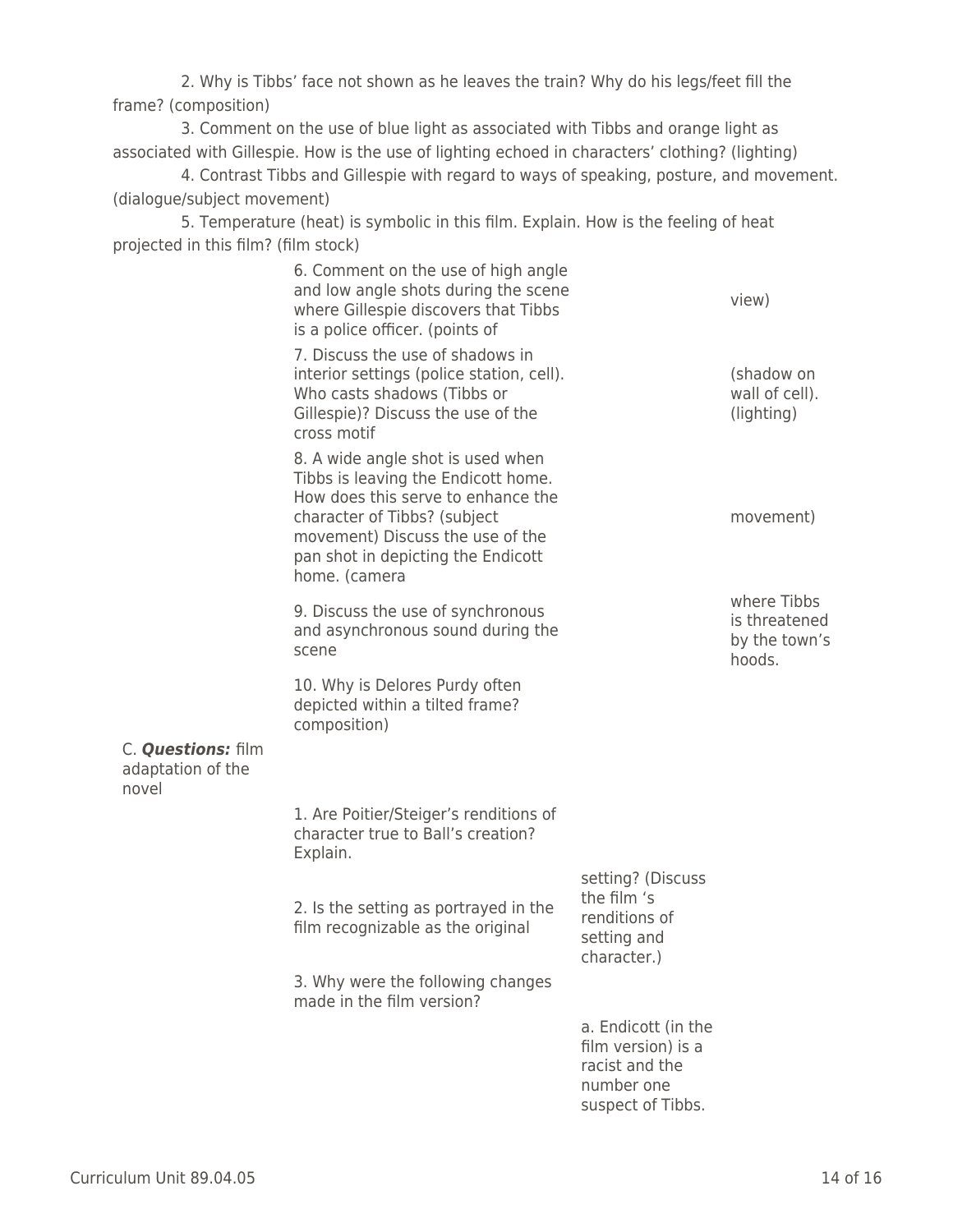b. Tibbs is confronted by physical danger many more times in the film version.

c. The character of the abortionist is included in the film. (What is gained and lost with such changes?)

#### D. *Film/television*

*episode:* Other than additional time (which enables better character delineation) what does film offer that television does not? Why? Could TV be doing more?

II. Outside Reading

A. Choose either a Parker novel or a Gardner novel for outside reading.

B. Follow-up assignment: report to be presented in class based on the following questions:

1. Why did you choose the Gardner or Parker novel?

2. Briefly summarize the plot of the novel: crime committed, motive for crime, denouement as handled by detective

3. Discuss particular issues which are raised during the course of the novel which seem to reflect its particular setting. Possibilities: family issues, drugs/alcoholism, political/government issues, racism, women's issues, environmental issues, issues of morality. How are these issues made clear? What is the author's stance regarding these issues? Are the issues viable today?